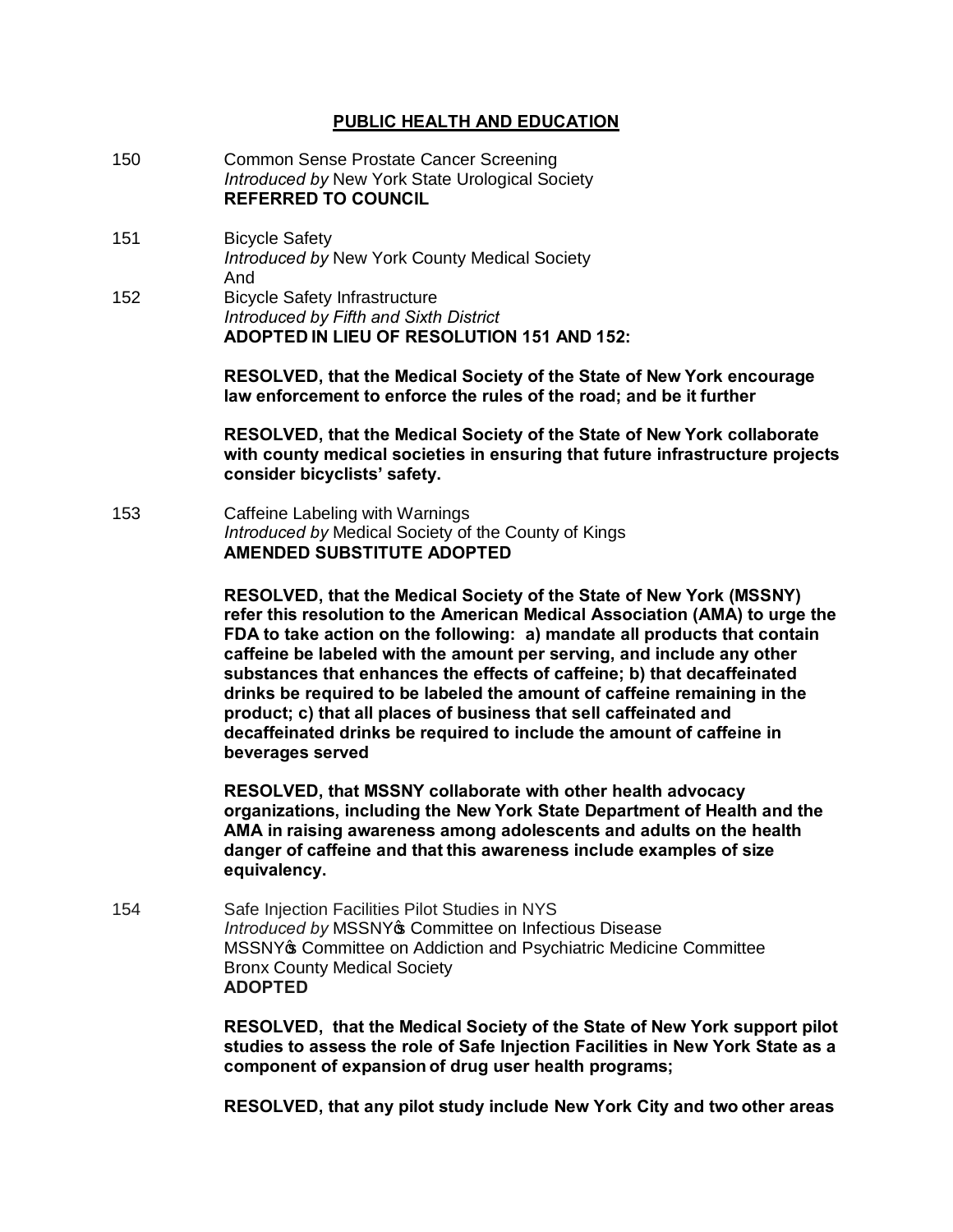**outside NYC;** 

**RESOLVED, that such pilot studies on Safe Injection Facilities include a publicly disclosed report of outcomes and that the pilots provide screening, support and referral for treatment of substance use disorders, co-occurring medical and psychiatric conditions, and provide education on harm reduction strategies including but not limited to Naloxone training.**

155 Discriminatory Policies that Create Inequities in Health Care **Introduced by MSSNY® Committee on Health Disparities** Bronx County Medical Society **ADOPTED**

> **RESOLVED, that the Medical Society of the State of New York speak against policies that are discriminatory and create even greater health disparities in medicine;**

**RESOLVED, that the Medical Society of the State of New York be a voice for New York'smost vulnerable populations, including sexual, gender, racial and ethnic minorities, who will sufferthe most under such policies, further widening the gaps that exist in health and wellness in our nation;**

**RESOLVED, that a copy of this resolution be transmitted to the American Medical Association forits consideration**.

157 Banning the Sale of Bump Stocks *Introduced by Tompkins County Medical Society MSSNY Preventive Medicine & Family Health Committee Bronx County Medical Society* **AMENDED SUBSTITUTE ADOPTED**

> **RESOLVED, That MSSNY support legislation that blocks the sale of any device or modification, including but not limited to bump stocks, that functionally convert a firearm into a weapon that mimics fully-automatic operation; and be it further**

**RESOLVED, that MSSNY support legislation that would ban the sale and/or ownership of high capacity magazines or clips and high speed high destruction rounds; and be it further**

**RESOLVED, that a copy of this resolution be transmitted to the AMA.**

158 Strengthening the Background Check System for Firearm Sales *Introduced by* Tompkins County Medical Society MSSNY Preventive Medicine & Family Health Committee **AMENDED SUBSTITUTE ADOPTED**

> **RESOLVED, that the Medical Society of the State of New York (MSSNY) support legislation that requires a waiting period and background checks prior to the purchase all firearms, including the person-to-person transfer, internet sales, and interstate transactions of all firearms, and be if further**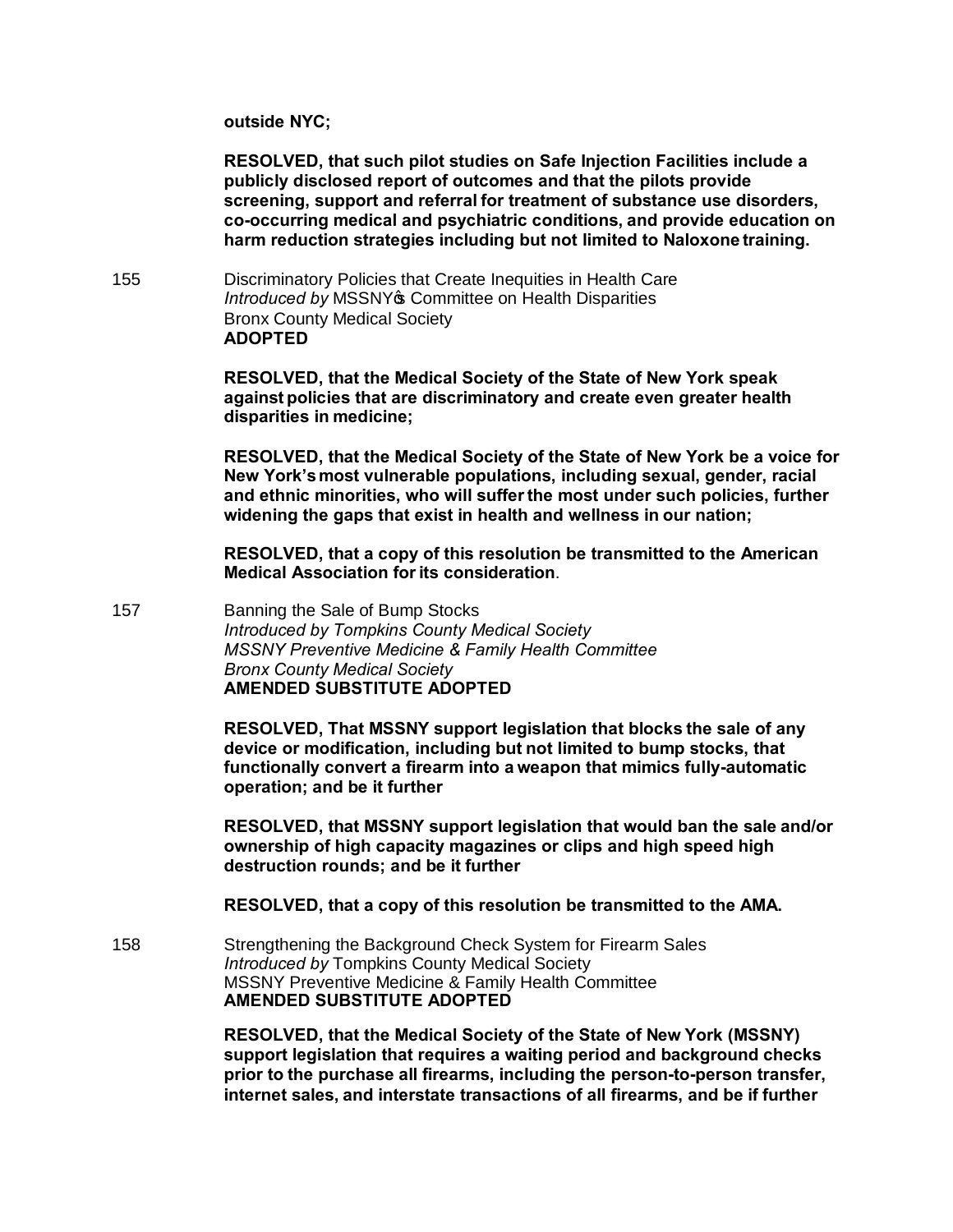## **RESOLVED, that a copy of this resolution be transmitted to the AMA**.

159 Reduce Gun Use I Suicidal Patients *Introduced by the* Tompkins County Medical Society **AMENDED SUBSTITUTE ADOPTED WITH TITLE CHANGE**

> **RESOLVED, that the Medical Society believes that gun violence in the United States is a public health crisis and that MSSNY support legislation that would reverse the ban that prohibits the Center for Disease Control from researching gun related injuries, deaths and suicides related to this violence; and be it further**

> **RESOLVED, that MSSNY create a task force to study and make recommendations regarding how health care providers can play a role in safely sequestering a patient's firearms to reduce risk of suicide during a vulnerable time.**

**RESOLVED, that a copy of this resolution be transmitted to the AMA for its consideration.**

*SUPPORTING RESEARCH ON GUN RELATED INJURIES, DEATHS AND SUICIDES*

160 Substance Use Disorders (SUD) Medical Treatment Requirement *Introduced by the Putnam County Medical Society* **AMENDED SUBSTITUTE ADOPTED**

> **RESOLVED, that MSSNY encourage that all licensed drug treatment programs offer treatment for Substance Use Disorders and that staff employed at these facilities be trained in the referral and provision of Medicated Assisted Treatment (MAT).**

161 Medical Marijuana an Alternative to Opiate Addiction *Introduced by* Alan Diaz, As an Individual Delegate, Bronx County Medical Society **AMENDED SUSBSTITUTE ADOPTED WITH TITLE CHANGE**

> **RESOLVED, That the Medical Society of the State of New York urge the American Medical Association to seek clarification from the United States Justice Department about possible federal prosecution of physicians who participate in a state operated marijuana program for medical use and provide guidance to physicians based on this clarification; and be it further**

**RESOLVED, That a copy of this resolution be transmitted to the AMA for consideration at its House of Delegates.**

*CLARIFICATION FROM US DEPARTMENT OF JUSTICE REGARDING FEDERAL ENFORCEMENT OF MEDICAL MARIJUANA LAWS.*

162 Opioid Pill Buy Back Program